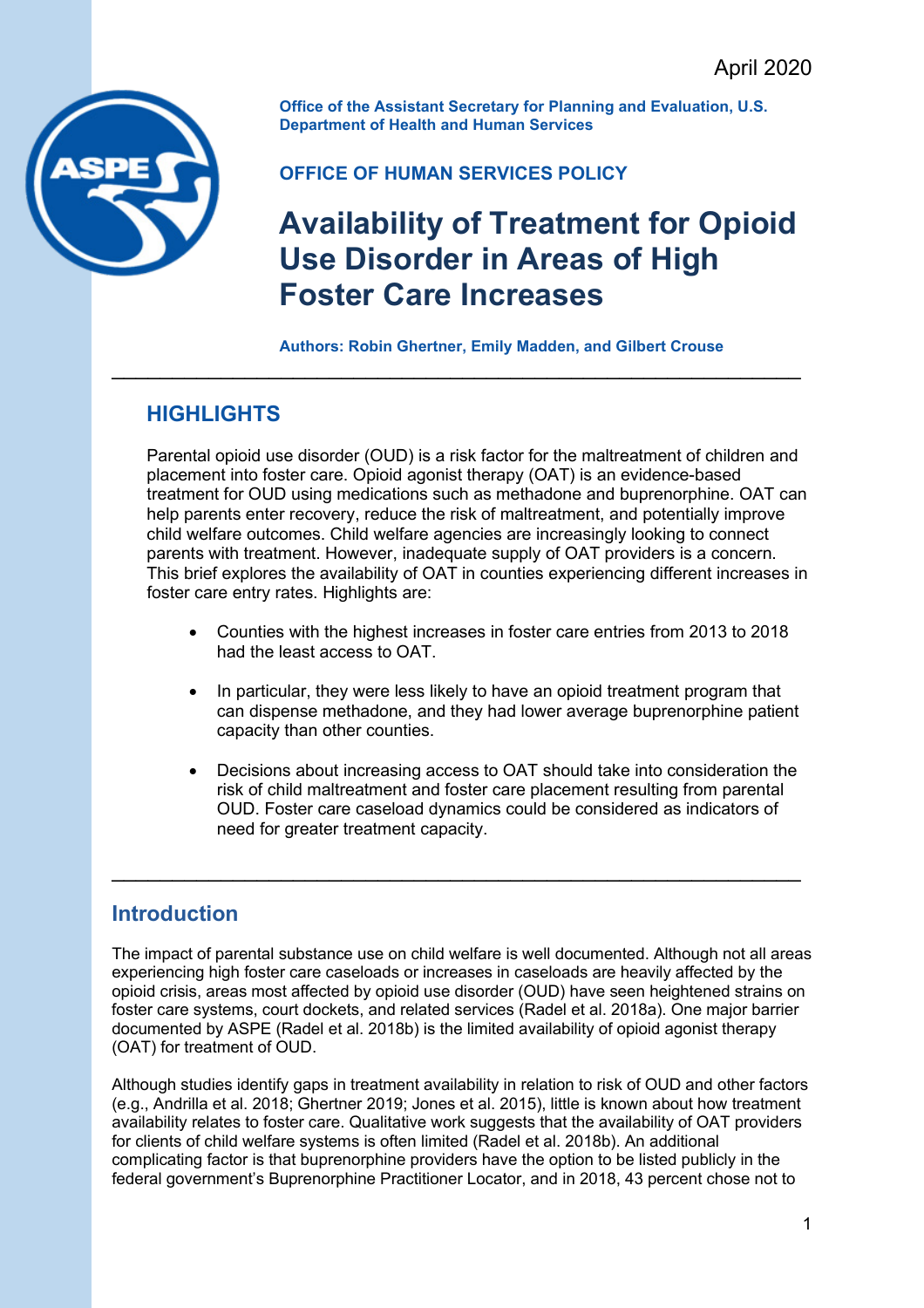be listed (Ali et al. 2019). This can impede the ability of child welfare caseworkers and administrators to identify and access treatment for clients in their community.

Using national data, this study quantifies the relationship between OAT provider availability in counties and recent changes in foster care entry rates. It also identifies geographic areas with the highest increases in foster care that also have limited availability of treatment. This study does not have causal findings, meaning that it does not determine whether changes in treatment availability affect foster care entries or vice versa.

Current standards of care for OUD consist of counseling and other psychosocial supports in combination with a medication approved by the Food and Drug Administration (FDA; Center for Substance Abuse Treatment 2018). Methadone and buprenorphine are FDA-approved opioid agonists that numerous studies find to be effective in treating OUD and reducing relapse, among other outcomes (Connery 2015).

Although barriers to incorporating OAT into child welfare case plans and prevention efforts continue to exist, caseworkers and courts are increasingly recognizing that OAT is a legitimate, evidence-based form of treatment and that they should actively promote client uptake of such treatment as directed by health care providers (National Judicial Opioid Task Force 2018). Moreover, as of June 2019, methadone maintenance therapy for substance use is an intervention included in the Administration for Children and Families' evidence-based clearinghouse of foster care prevention programs (Children's Bureau 2018), which means that it is reimbursable under Title IV-E funds until at least 2021.

## **What Is Opioid Agonist Therapy? Opioid agonist therapy (OAT) is Opioid agonist therapy (OAT)** is

OAT, a form of medication-assisted treatment, is the use of opioid agonists to treat OUD. Opioid agonists are medications that bind to opioid receptors in the brain and provide pain relief or feelings of euphoria. As part of OAT, the medications work to prevent withdrawal symptoms and reduce cravings for opioids. These medications are indicated for use with counseling and other psychosocial supports. The FDA has approved two opioid agonist medications: methadone and buprenorphine.<sup>[1](#page-1-0)</sup> Methadone is a full opioid agonist and can generally only be dispensed at opioid treatment programs (OTPs) certified by the Substance Abuse and Mental Health Services Administration (SAMHSA). Buprenorphine is a partial opioid agonist and can be prescribed by health care providers who have received a waiver from the Drug Enforcement Administration. Providers must meet certain requirements to qualify for a waiver, such as receiving training or having appropriate board certification. [2](#page-1-1) Both methadone and buprenorphine have been found to decrease opioid use, opioidrelated overdose deaths, criminal activity, and infectious disease transmission while increasing social functioning and retention in treatment, as well as improving birth outcomes for pregnant women with OUD (National Institute on Drug Abuse 2016)*.* More information on methadone and buprenorphine for OUD can be found at [https://www.samhsa.gov/medication-assisted](https://www.samhsa.gov/medication-assisted-treatment/treatment#medications-used-in-mat)[treatment/treatment#medications-used-in-mat.](https://www.samhsa.gov/medication-assisted-treatment/treatment#medications-used-in-mat)

an evidence-based treatment for OUD. OAT combines one of two FDA-approved OAT medications methadone and buprenorphine with psychosocial and other supportive services.

**Buprenorphine capacity** is the total patient limit of all providers with waivers to prescribe buprenorphine in a county divided by the county's adult population. Providers with waivers have a limit to the number of patients they can concurrently treat with this medication. Providers can be certified for limits of 30, 100, or 275 patients.

**Opioid treatment programs (OTPs)** are SAMHSA-certified facilities that can dispense methadone for OUD.

<span id="page-1-0"></span><sup>1</sup> Naltrexone is the third medication-assisted treatment approved by the FDA. Naltrexone is an opioid antagonist, blocking the opioid receptors rather than binding to them. It is not considered part of OAT.

<span id="page-1-1"></span><sup>&</sup>lt;sup>2</sup> Providers who can receive a waiver include physicians, nurse practitioners, physician assistants, clinical nurse specialists, certified registered nurse anesthetists, and certified nurse midwives.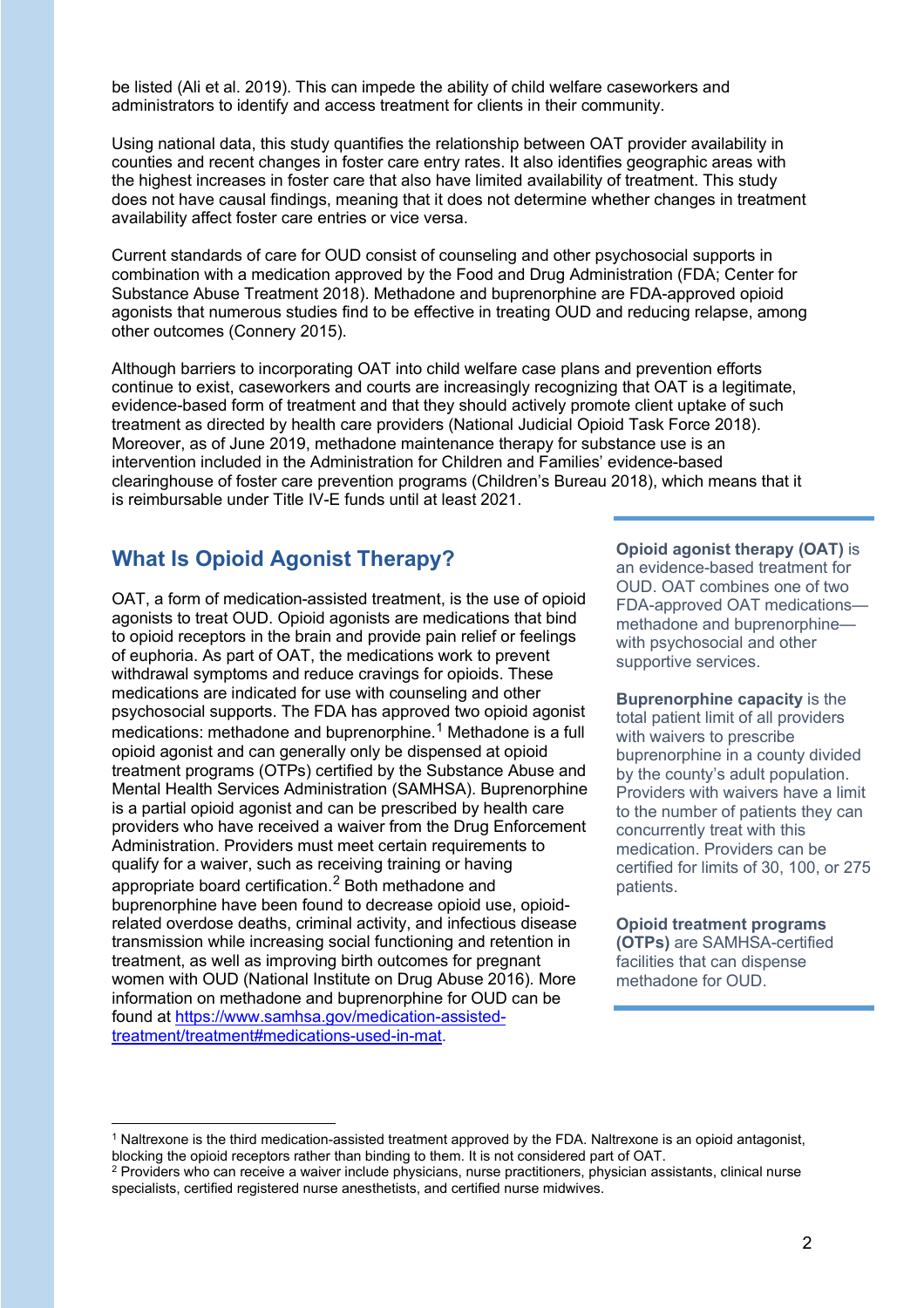### **Data and Methods**

This study uses statistical and geospatial methods to identify the geographic relationships between county OAT treatment availability and foster care entry rates.

Foster care entry rates are drawn from the Adoption and Foster Care Analysis and Reporting System (AFCARS) of the Administration for Children and Families. Entry rates are calculated as the number of children entering foster care in a county during a fiscal year, per 100,000 children in that county. The study looks at the five-year percentage change in foster care entry rates between fiscal years 2013 and 2018, the most recently available data. Counties with fewer than 10 children entering care in 2018 were removed from the analysis. We look at children entering foster care for any reason and those for whom parental drug abuse was a circumstance for foster care entry. Counties are classified into four groups based on their change over that period (Table 1).

#### **Table 1. Percentage Change in County Foster Care Entry Rate, Fiscal Years 2013 to 2018**

| <b>Foster Care Change</b>                           | <b>Number of</b><br><b>Counties</b> |
|-----------------------------------------------------|-------------------------------------|
| Decrease                                            | 820                                 |
| No increase or increase between<br>$0\%$ and $33\%$ | 487                                 |
| Increase between 34% and 66%                        | 325                                 |
| Increase over 66%                                   | 605                                 |
| Total                                               | 2,237                               |

Note: Excludes counties with fewer than 10 children entering foster care in fiscal year 2018.

We use two measures of OAT availability: the presence of an OTP that can dispense methadone in a county and the total number of patients who can be treated with buprenorphine. Buprenorphine patient capacity is the sum of the patient limits for all waivered providers (including those not listed publicly) in a county, per 100 adults age 18 or over. Data on the capacity of OTPs are not available. We look at the presence of an OTP rather than the number of OTPs because 86 percent of counties have either zero or one OTP and few counties have higher numbers of OTPs. Data for buprenorphine patient capacity and OTPs come from administrative records at the Center for Substance Abuse Treatment within the Substance Abuse and Mental Health Services Administration.

Tabulations and summary statistics were calculated for counties to identify the relationships between treatment availability and the change in foster care entry rates. Tests of statistical significance were not conducted because we used population data, not a sample.

### **Findings**

#### **Counties with larger increases in foster care are less likely to have an opioid**

**treatment program.** As shown in Figure 1, counties with the highest increases in foster care (more than 66 percent) had the lowest probability of having an OTP that dispenses methadone. For all foster care entries, 33.6 percent of counties with relatively small foster care increases had an OTP. In contrast, 14.4 percent of counties with the largest increases had an OTP. In the case of drug-related foster care entries, the story is similar. More than 20 percent of counties with small increases or no increase had an OTP. Fewer than 12 percent of counties with the largest increases had an OTP.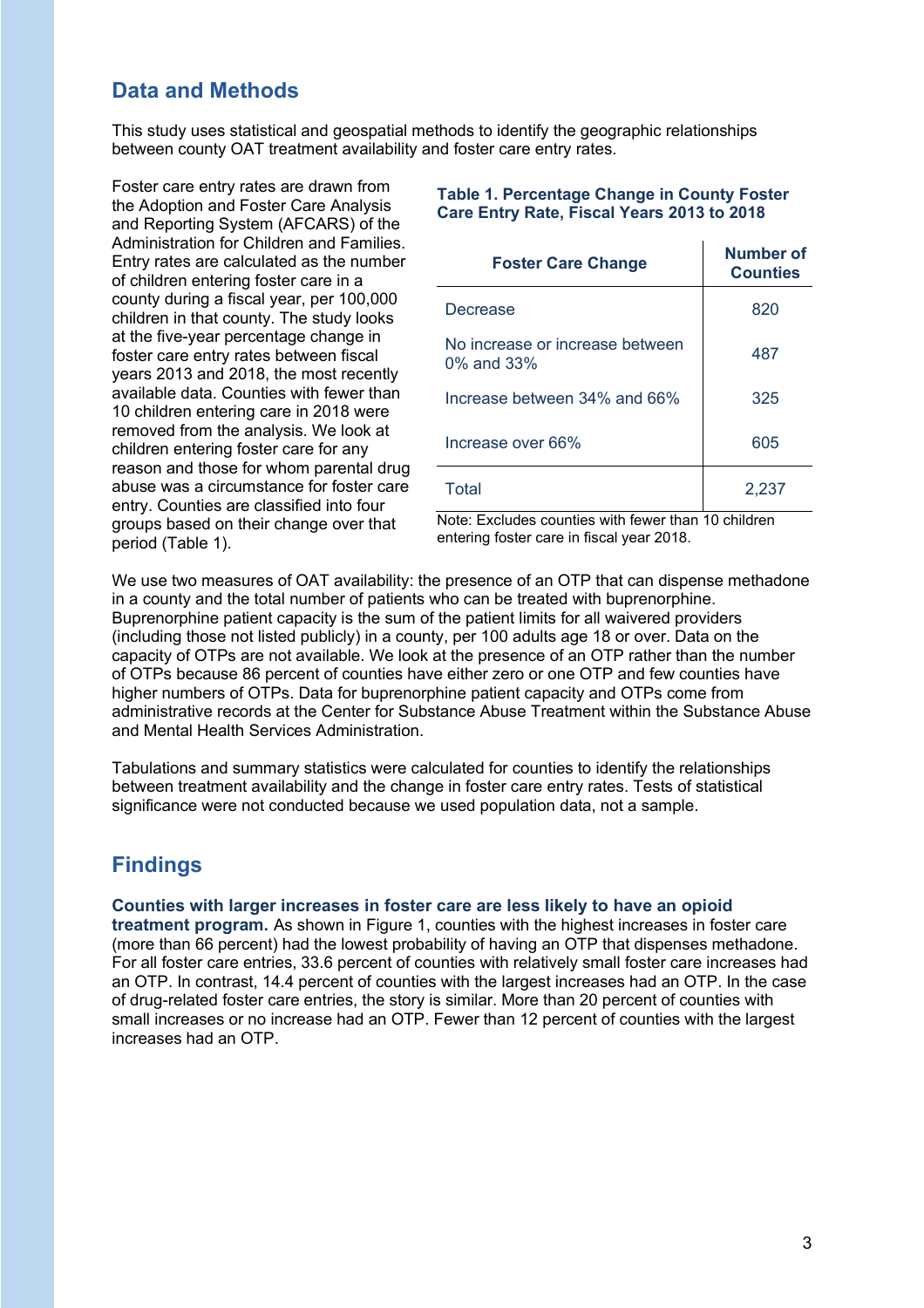



Note:  $N = 2,237$  counties.

**Counties with larger increases in foster care have lower buprenorphine capacity.** As shown in Figure 2, counties with foster care increases of more than 66 percent between 2013 and 2018 had an average buprenorphine capacity of 10.7 patients per 1,000 adults in 2019. This is lower than the average capacity in counties experiencing smaller increases in foster care entries. Counties with low increases in foster care had the highest patient capacity. When looking at drug-related removals, counties with decreases on average had capacity to treat 14.6 patients per 1,000. In contrast, counties with foster care increases of at least 34 percent could treat less than 12 patients per 1,000 adults.





Note:  $N = 2,237$  counties.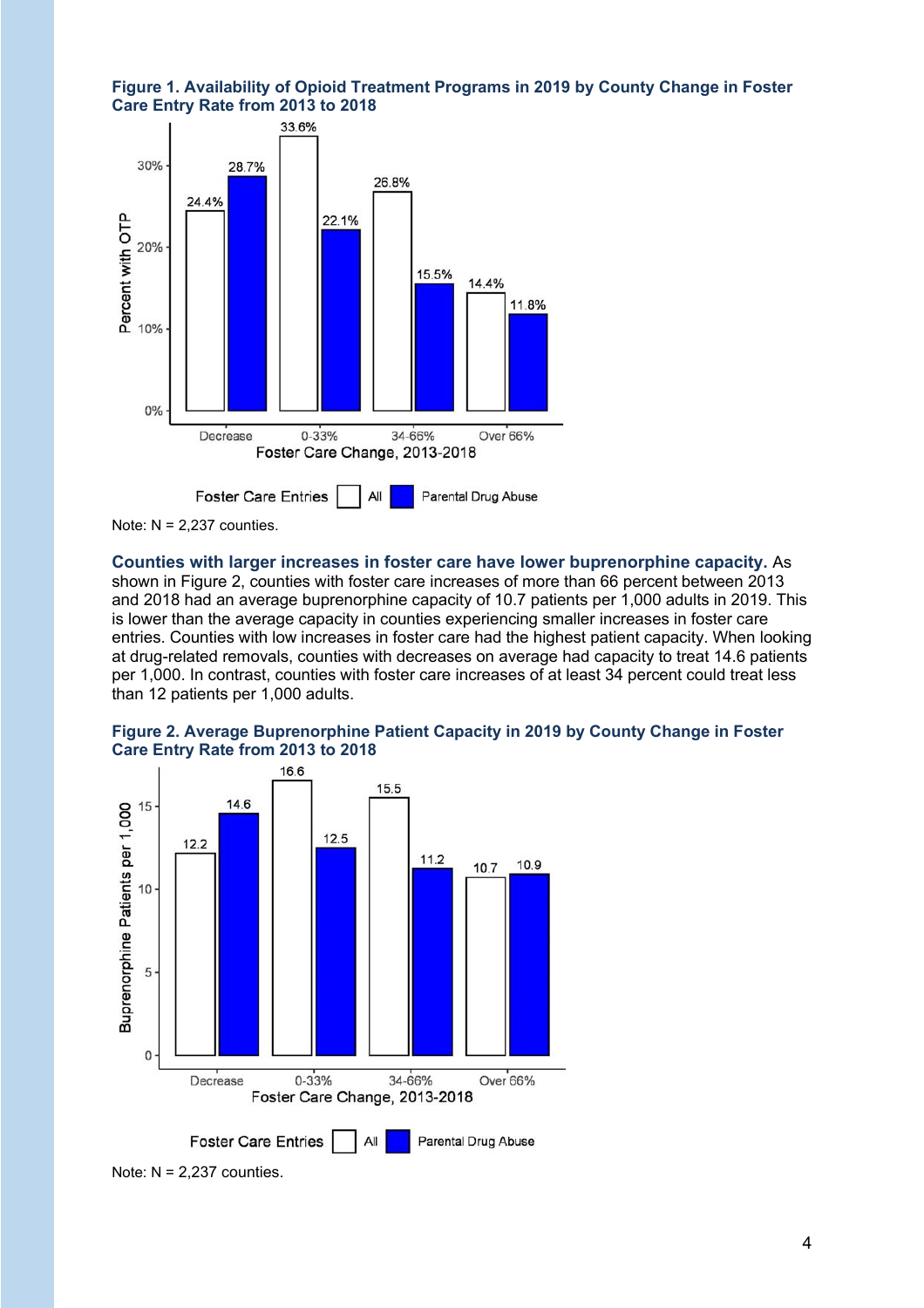#### **High foster care increases show similar geographic patterns as low OAT availability.**

Figure 3 shows the geographic distribution of counties by foster care change and presence of an OTP. A number of counties experiencing the greatest increases in foster care lack OTPs; examples include counties in Indiana, Ohio, West Virginia, and Kentucky. Nearly three-quarters of the counties lacking an OTP that also had large increases in foster care are in nonmetropolitan areas. Some counties with the highest increases also lack OTPs in neighboring counties, as can be seen in Wisconsin and Mississippi, for example. These results confirm previous ASPE findings (Radel et al. 2018a) that parents must often travel great distances to an OTP. This is particularly true in rural communities, where the average drive time to an OTP is longer than in nonrural counties (Joudrey, Edelman, and Wang 2019).

Figure 4 shows the geographic distribution of counties by foster care change and those with the highest buprenorphine capacity (in the top third). The map highlights that many counties with the greatest increase in foster care have lower buprenorphine capacity, similar to the patterns in Figure 3. Once again, these counties are more likely to be in nonmetropolitan areas.

### **Discussion**

Child welfare systems nationwide continue to face negative consequences of the opioid crisis, including high caseloads, foster care shortages, caseworker burnout, and lower reunification rates (Radel et al. 2018a). In response to the crisis, child welfare agencies increasingly recognize the potential role of OAT for clients with OUD and seek to collaborate with treatment providers. Despite increased funding at all levels of government and advocacy efforts by the broader public health community, populations at risk of OUD still face numerous barriers to accessing OAT.

We find that counties facing the greatest increases in foster care entry generally have lower OAT availability. These results are consistent for all children entering foster care and for children for whom parental drug abuse is a circumstance of removal. An important limitation of this study is that we do not have data on treatment provided to parents whose children are at risk of foster care placement, nor do we have national data on children placed in foster care because their parents or caregivers had OUD.

Despite these limitations, these findings suggest the presence of a substantial treatment gap related to foster care caseloads. Child welfare agencies facing increases in foster care may have difficulty in locating OAT for parents with OUD. Generally, decisions about increasing access to treatment could take into account the risk that parental OUD poses for children's safety and wellbeing. More specifically, foster care caseload dynamics could be considered as indicators of need for additional treatment availability. SAMHSA already considers foster care rates as one factor in determining funding allocation for substance use treatment block grants. Other funding sources—including Title IV-E foster care prevention funds—could also be used to increase treatment availability.

The results lend analytical support to the dismay that many child welfare caseworkers and administrators express about the lack of availability of OAT in their communities. Demand for OAT among parents with children in child welfare systems may increase further, driven not only by the continued prevalence of OUD but also by increased awareness among child welfare stakeholders of the effectiveness of treatment. As caseworkers, courts, law enforcement, and public health systems increase their knowledge and acceptance of OAT, they will increasingly seek treatment providers for their clients. OAT provider availability needs to keep pace to adequately address the consequences of the opioid crisis for children and families.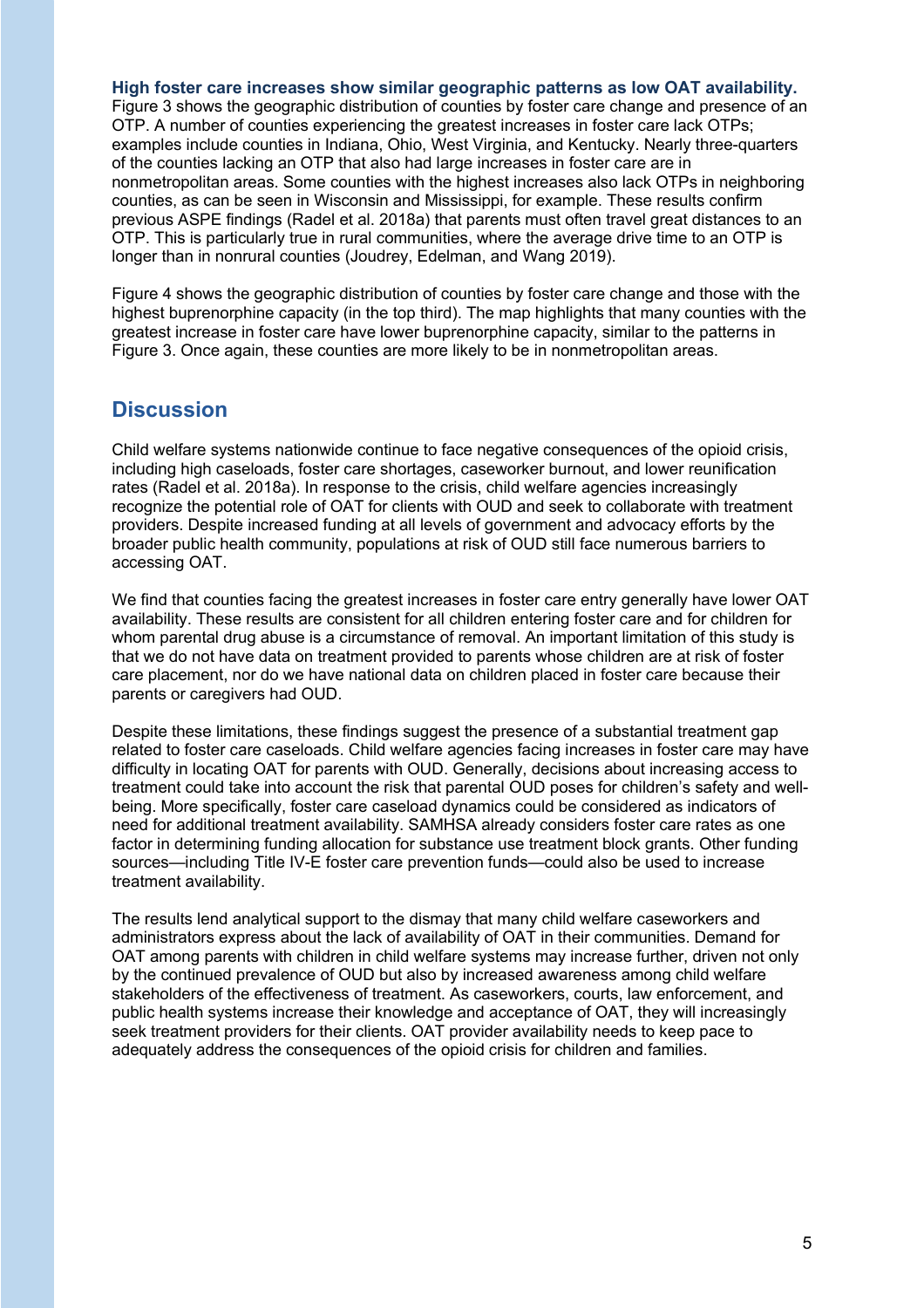**Figure 3. Counties with an Opioid Treatment Program in 2019 and Counties with Foster Care Increases of More than 66 Percent from 2013 to 2018**



Note: Counties with suppressed foster care data available are included in the "All other" category. Source: Foster care data: AFCARS; opioid treatment program data: Center for Substance Abuse Treatment, SAMHSA.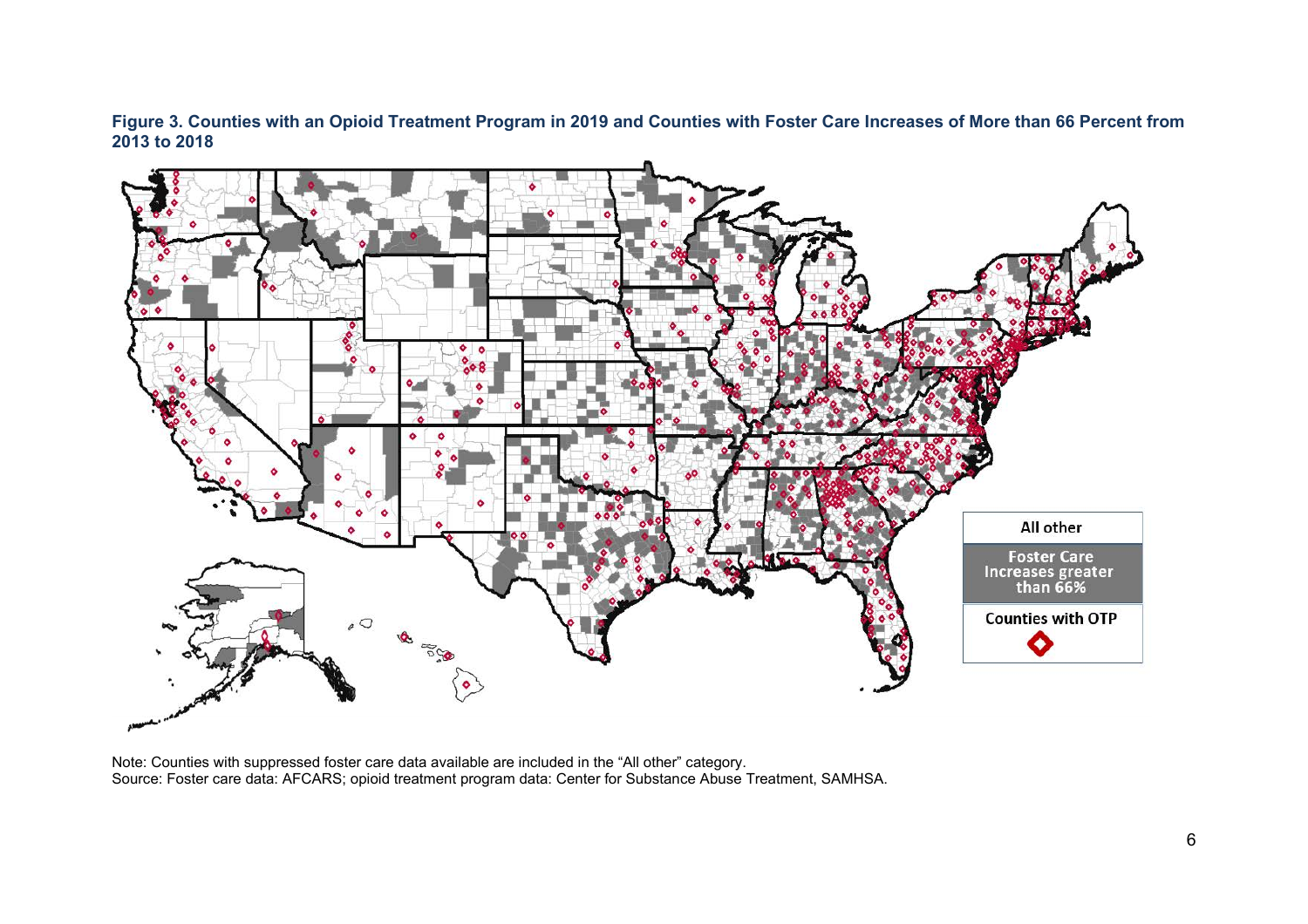**Figure 4. Counties with High Buprenorphine Capacity in 2019 and Counties with Foster Care Increases of More than 66 Percent from 2013 to 2018**



Note: "High buprenorphine capacity" is defined as being in the top third of all counties. Counties with suppressed foster care data available are included in the "All other" category.

Source: Foster care data: AFCARS; buprenorphine provider data: Center for Substance Abuse Treatment, SAMHSA